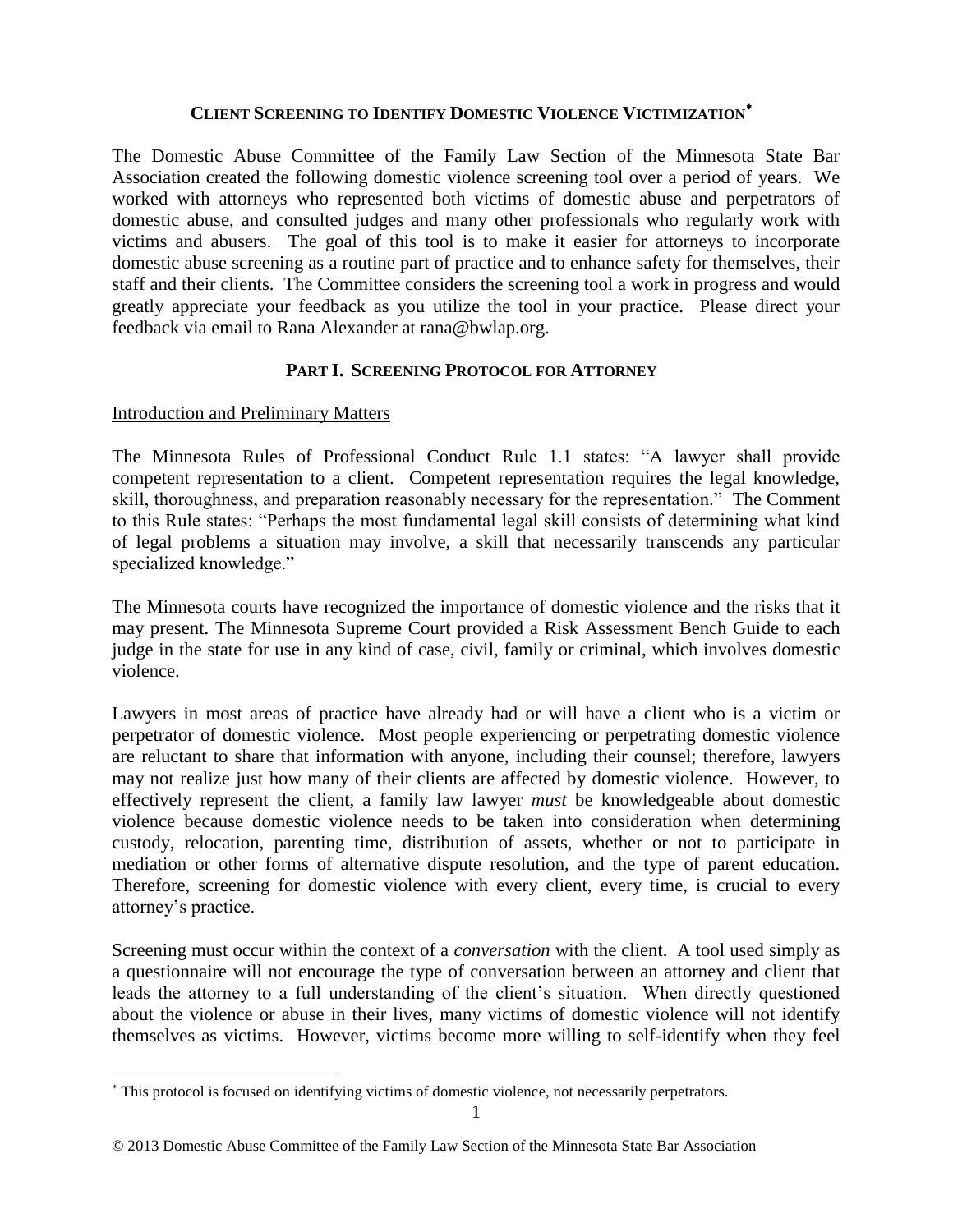their allegations will be given the appropriate attention, when they know it is safe to share the information, when they trust the information will be handled responsibly and when they know the information is important to the case.

This screening protocol is not simply a new questionnaire. The protocol and sample questions will, instead, help the attorney apply the lens of domestic violence to existing interviewing processes by guiding the attorney to listen for certain answers and to follow up appropriately. Any one answer may not indicate there is a domestic violence relationship. Sometimes it is evident only after careful reflection on all of the information you receive taken as a whole.

One of the most important reasons to screen for domestic violence is its importance to child custody and parenting time. Research shows that a parent's use of violence can have serious implications for parenting. For example, a victim of physical intimidation and domination can suffer temporary or even sustained mental health or parenting problems. Those problems can stem from being under constant fear and stress while trying to protect children from the actions of the abusive parent.

The most dangerous type of domestic violence, and the one that most affects client representation is "battering". A "batterer" – one whose violence is part of a pattern of intimidation, threats and other tactics designed to dominate a partner – is likely to have attitudes and beliefs that seriously compromise his/her ability to parent children and can cause permanent psychological problems for children. Batterers as parents are far more likely than other parents to expose their children to several risks such as: exposure to threats or violence towards the victim parent; increased risk of physical or sexual abuse by the batterer; subjection to rigid, authoritarian parenting; neglectful or irresponsible parenting; psychological abuse and intimidation; being used by the batterer to abuse the other parent; and exposure to violence if the batterer enters into a new relationship.

Screening for domestic violence will help you, it will help your staff and it will help your client and any of the children involved in the case.

# **1) Screening will help you:**

- $\checkmark$  Gather all the critical information about the client's situation. Without it, your representation will not be sufficient. Knowing about the domestic violence in your client's life will help you comprehend the dynamics of the relationships with which you are working and enable you to better understand all the relevant facts.
- $\checkmark$  Recognize that while an abuser's concern for the children may seem genuine, often the concern only masks the desire to control your client. Abusers are manipulative, charming and tactical. Thus, the sooner you know who your opposing party really is, the better you can advise your client on legal options and strategies.
- $\checkmark$  Foster a better relationship between you and your client. A strong relationship is mutually beneficial. If the client is happy, s/he is more likely to consider your advice, believe that you are working in his/her best interest, and pay your bills.

<sup>© 2013</sup> Domestic Abuse Committee of the Family Law Section of the Minnesota State Bar Association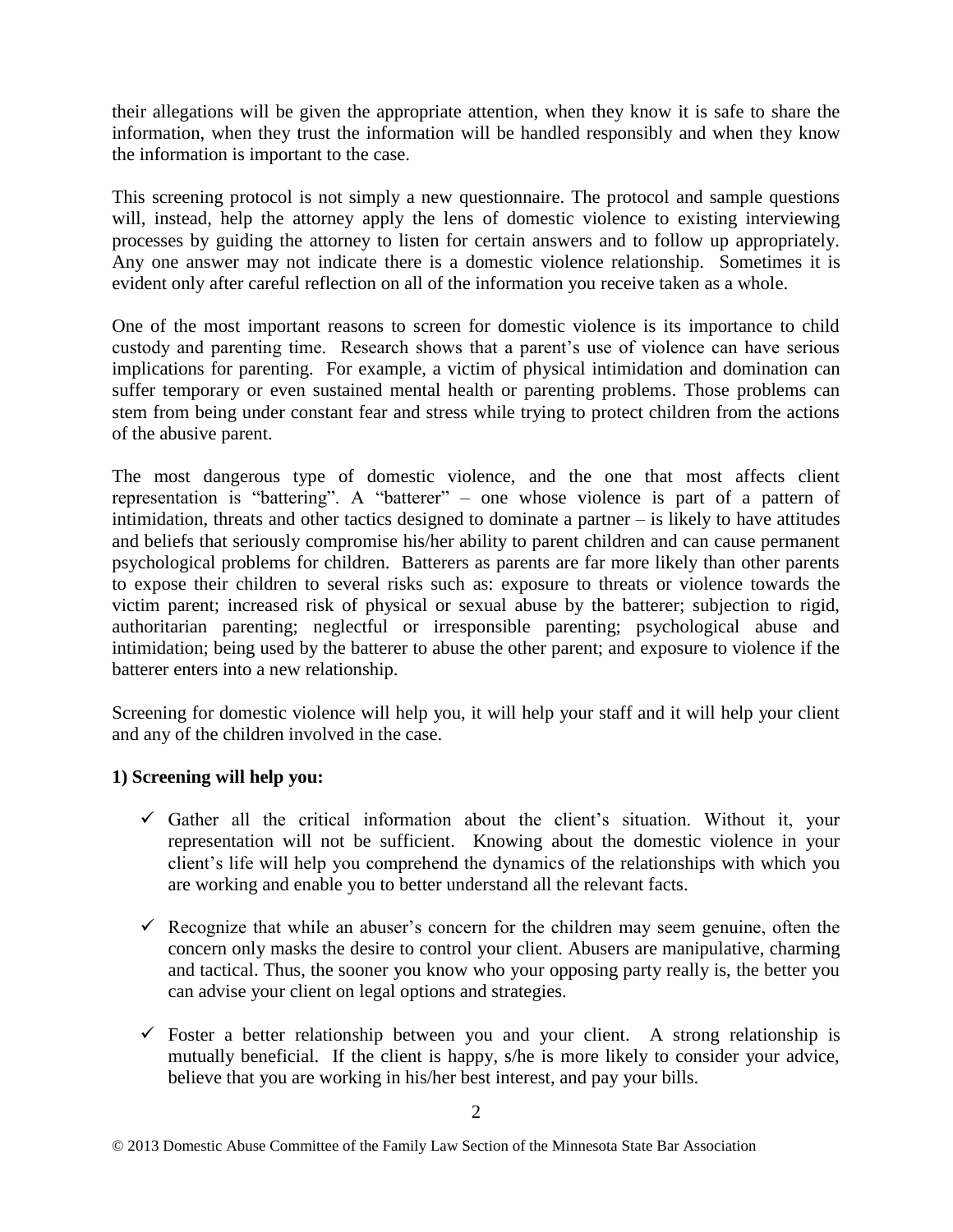$\checkmark$  Avoid a possible malpractice claim. If you are not screening for domestic violence, you are missing important information essential for ethical representation of your client. Just as you insist on evaluating your client's financial situation, you must determine if domestic violence is occurring in your client's life.

### **2) Screening will help and protect staff:**

 $\checkmark$  Everyone is safer if the attorney knows that a situation is dangerous.

### **3) Screening will help your client:**

- $\checkmark$  Seek risk assessment and safety planning advice to help prevent death and serious injuries.
- $\checkmark$  Stay safe and out of court with competently-crafted court orders, which anticipate and seek to reduce the opportunity for abusive behaviors.

Understanding the dynamics of the relationship can help you obtain better outcomes for the client. You are already interviewing your clients; this tool will help you do it better and more effectively.

### What Are You Screening For?

"Domestic violence" and "domestic abuse" are terms which have many different meanings. The legislature has defined "domestic abuse" for purposes of the Order for Protection procedure and the criminal statutes. However, in order to intervene effectively, a practitioner should start by inquiring about a broader range of behaviors which constitute abuse. It is important to understand the complex issues of violence within intimate relationships, which include (1) the intent of the offender, (2) the meaning of the act to the victim and (3) the effect of the violence on the victim – in other words, the *context* within which any given act of violence occurs. Other relevant factors include the particulars of the incident, and how much violence, coercion, or intimidation accompanied the violent event.

Much of the domestic violence you will likely encounter in your representation in contested cases is violence in the exercise of coercive control, or "battering". Battering occurs when a party (usually male) uses violence as *one* tactic in a larger escalating pattern aimed at intimidating and controlling the victim. Threats, psychological and emotional abuse, isolation of the victim, manipulation of children, and exercise of economic control are other tactics used in a battering relationship. In a battering relationship physical or sexual violence does not need to be recent to produce victim intimidation. Just the threat of future violence is often enough for the abuser to continue to assert power and control over a victim.

Sometimes the violence has other features, motivations and implications for representation. For example, some people who use violence against an intimate partner are using it to resist being battered by their violent and dominating partners. This violence can be self-defensive,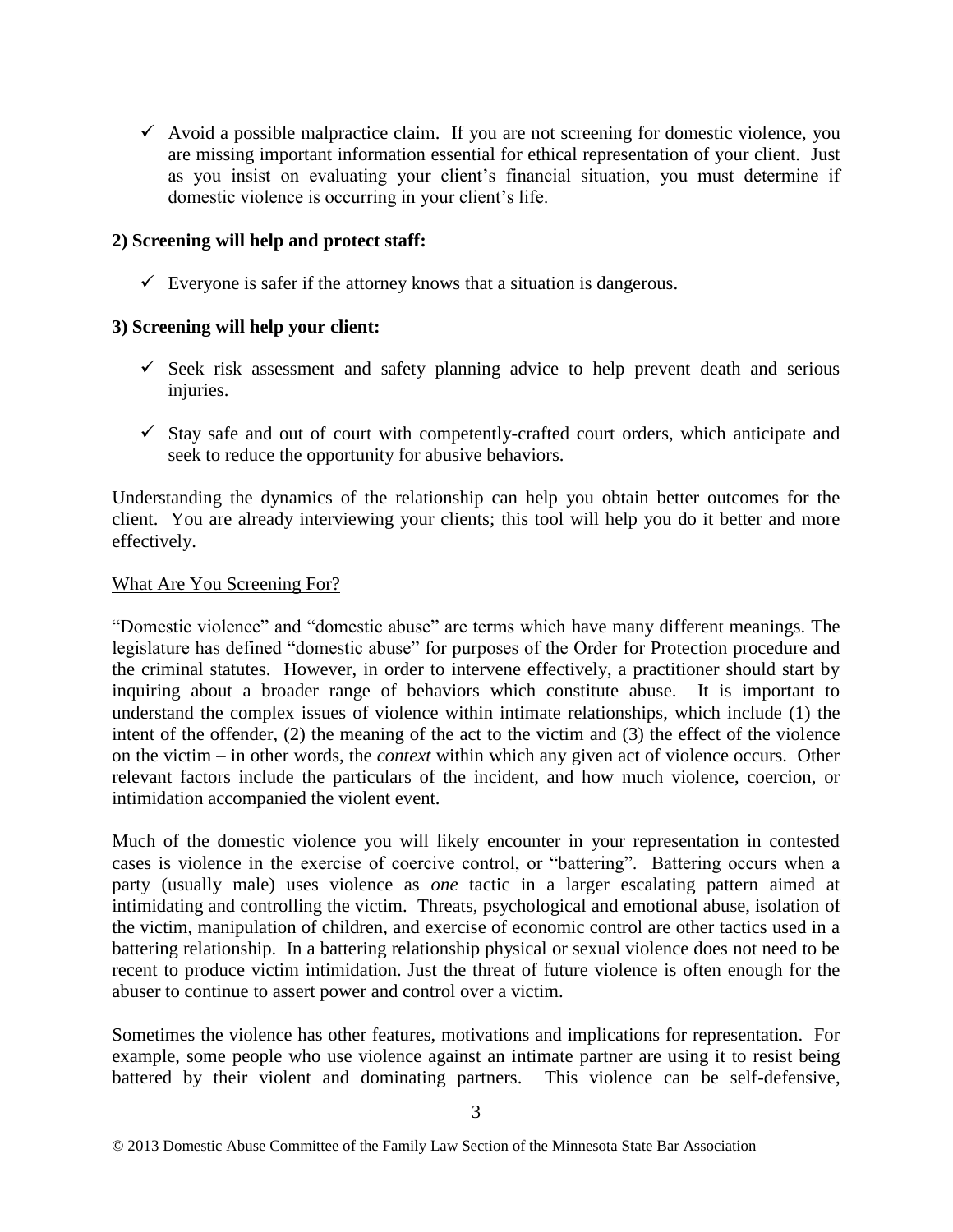retaliatory or simply used to "stand up to" an abuser. These perpetrators are victims (usually women) who are employing a range of strategies to cope with the abuse. The strategies include mollifying the abuser, avoiding conflict, being submissive or compliant, and fighting back. While this violence may be criminal or constitute "domestic abuse" for legal purposes, it has very different implications for custody and parenting time than does "battering" violence.

There are also some people who use violence in their relationships WITHOUT a history of intimidation, threats, and coercion. In these cases, the violence does not cause fear, does not cause the victim to change her behavior in response to the threat of harm, and the violence is usually quite minor.

Most important, therefore, is to screen for battering which includes the existence of intimidation, threats and domination, along with violence which need not be recent. As one major component of this screening, you must work with your client to assess the risk of future injury or serious harm to your client or children. You must develop and utilize methods of gathering relevant information to assess the abuser's history and dangerousness. Knowing you are dealing with a batterer will help you maximize victim safety and account for the likelihood that a batterer will violate court orders and use the legal system to continue to harass your client.

The different contexts within which domestic violence is committed (e.g. coercive controlling, responsive or resistive to being battered) call for different responses. You must ensure that (1) the relevant information is obtained on each person who uses violence in his/her relationship, (2) as appropriate, the information is provided to other professionals such as custody evaluators and the court, and (3) the information is incorporated into decisions about how the case is handled and what relief is requested.

# $\checkmark$  Be alert for the following signs that domestic violence has occurred or is occurring:

- $\checkmark$  Dominating, intimidating, terrifying, rule-making, stalking, harassing and injurious behaviors; attempts to control and manipulate the actions and responses of spouses/partners and sometimes children
- $\checkmark$  Severe, recurring or life-threatening abuse; for example, repeated bruises, broken bones, and physical attacks or threats with weapons
- $\checkmark$  Slaps, pushes, shoves, threats, emotional and financial abuse, false imprisonment, and any other behavior used to control and coerce the other spouse/partner
- $\checkmark$  Degrading, humiliating or belittling behavior
- $\checkmark$  Use of the legal system to punish or harass partner/spouse
- $\checkmark$  Attempts to control victim-lawyer appointments or communication
- $\checkmark$  Repeated unwanted phone calls or texts to victim at work, home or cell phone
- $\checkmark$  Isolation of victim from relatives, friends, co-workers, or neighbors

# **Look for risk factors:**

- $\checkmark$  Client expresses concern or fear of abuser's violent behavior
- $\checkmark$  Violence that is severe, increasingly frequent and recent
- $\checkmark$  Client isolated, few social resources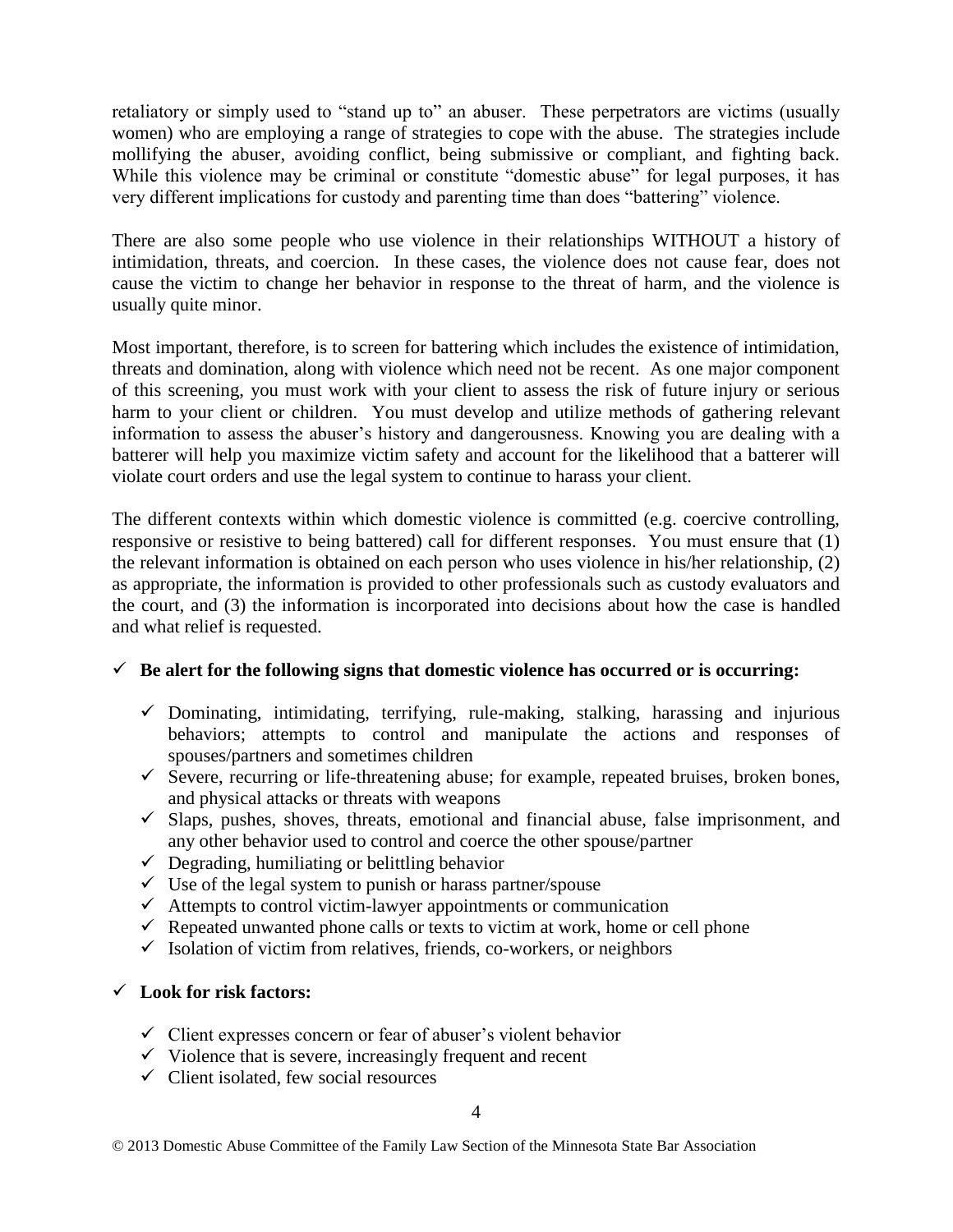- $\checkmark$  Abuser carries, has access to, uses, or threatens with a weapon
- $\checkmark$  Threats to kill the client, children or pets
- $\checkmark$  Strangulation, attempts to "choke" the client
- $\checkmark$  Stalking
- $\checkmark$  Prior police intervention in one or more domestic violence calls
- $\checkmark$  Threats of suicide by the abuser
- $\checkmark$  Violence outside the home

Violence with a pattern of coercion is a serious marker of high risk violence. Coercion may be displayed as control of children, finances, or activities; sexual aggression; intimidation; hurting pets; or isolating the victim from support systems.

Remember: Research shows that victims' perceptions of high danger are often accurate; their perceptions of low danger are not.

Finally, remember the most dangerous time for a victim is when the abuser becomes aware that the victim has decided to leave the relationship.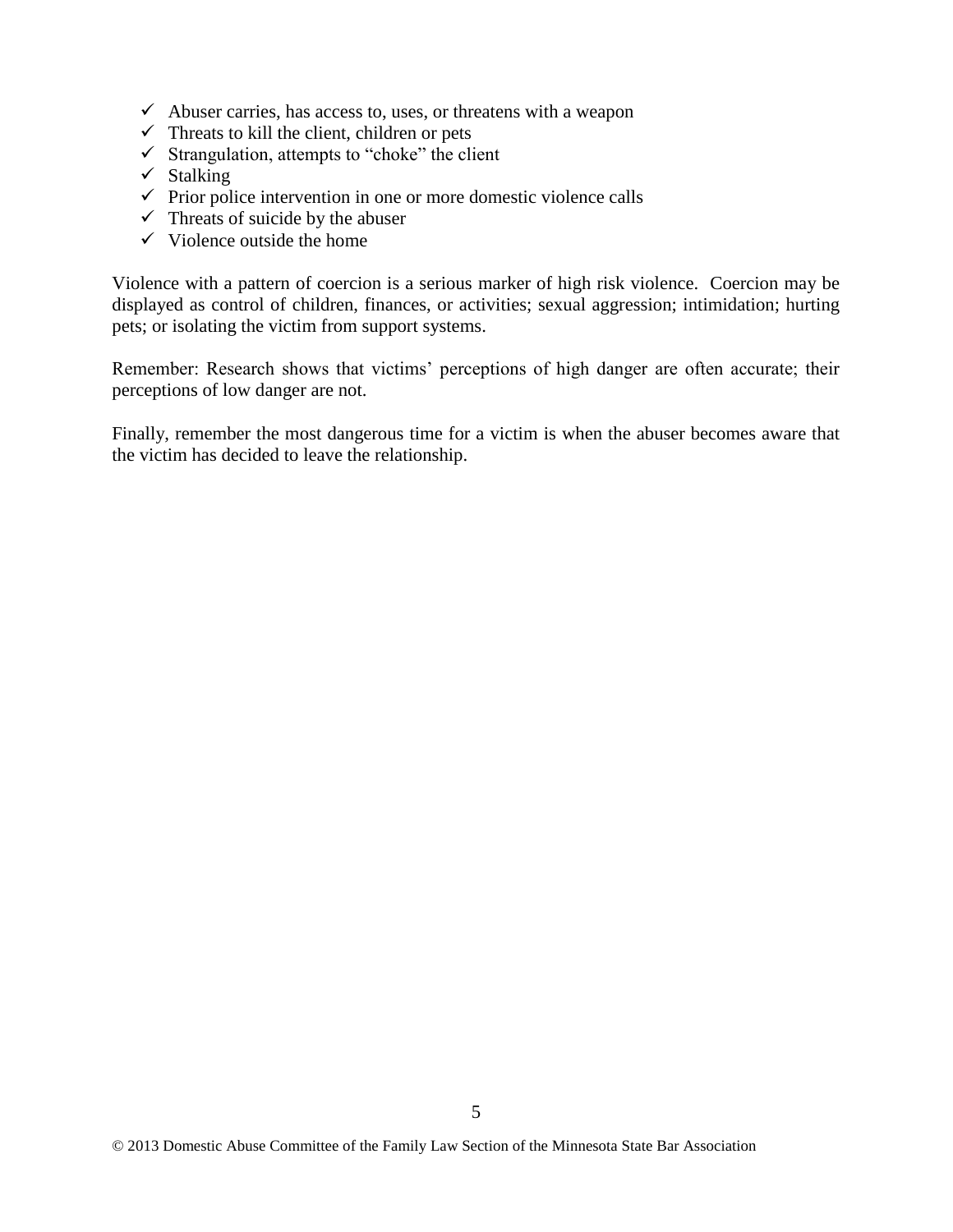# **Tips for the attorney:**

### First contact with a client:

- $\checkmark$  Block your office telephone and cell phone numbers and check periodically to insure that they remain blocked.
	- $\circ$  If your client's partner finds out that the client is talking to or seeing an attorney that in itself can prove dangerous for some clients whose partners are threatened by an impending separation.
- $\checkmark$  Find out if client's partner knows s/he is seeking a separation/filing a legal action.
- $\checkmark$  Get permission to send documents and letters to the client's house.
- o Ask, "Is it safe to send things to your house"?
- $\checkmark$  Always get a safe alternate contact for the client.
	- o If your client is a victim of domestic violence and you cannot reach him or her, it could be because s/he is in danger.
- $\checkmark$  If you use a written intake questionnaire, include questions about abuse, conflict and control.
- $\checkmark$  Tell the client to create a new e-mail account only for communication with the attorney and to create a password that is unlike any other password the client has previously used.
- $\checkmark$  Determine the necessity of interpreter services.
- $\checkmark$  Ensure your staff understands domestic violence and that what may seem like sound advice to a client who is not a victim of battering, may be potentially lethal to one who is (e.g. suggesting that the children be exchanged at a non-safe location).

# The first interview (and on-going during the representation):

- $\checkmark$  Explain confidentiality and attorney-client privilege to the client.
	- o Do not assume the client understands fully what confidentiality and attorney-client privilege really mean. Many domestic violence victims have been warned by the abuser not to disclose the abuse. The client may, therefore, believe that disclosing this information to you is putting her/him in danger. A clear understanding of confidentiality and attorney-client privilege will help the client feel more comfortable in disclosing important information.
- $\checkmark$  Have a calendar (covering the past few years) handy to use when interviewing client.
- $\checkmark$  Be comfortable with silence; listen; let your client think.
- $\checkmark$  Arrange for an interpreter, if necessary.
- $\checkmark$  Ask open ended questions.
- $\checkmark$  Look at the client; look for visual clues indicating your client is uncomfortable or may want to say more, but needs encouragement.
- $\checkmark$  Use everyday language; avoid acronyms and legal terminology.
- $\checkmark$  Check to make sure your client understands; allow and encourage the client to ask questions.
- $\checkmark$  Avoid using the label "domestic violence" with which many victims do not identify.
- $\checkmark$  Be aware that your client might think the abuse is normal; don't expect all victims to selfidentify as victims.
- $\checkmark$  Understand that the client might minimize the abuse.
- $\checkmark$  Remember that domestic violence is not just physical abuse.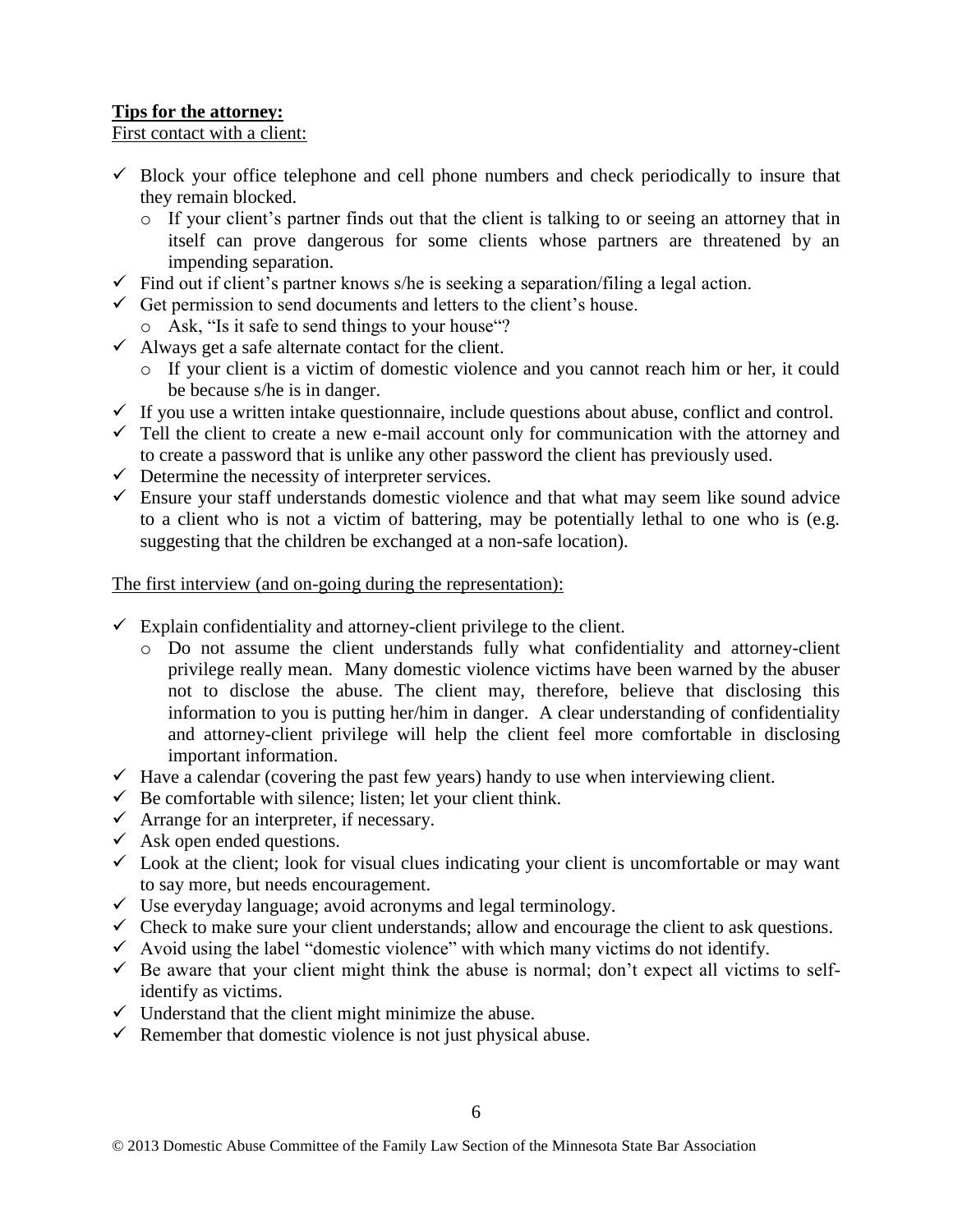- o Most domestic violence victims say the emotional abuse within the context of physical violence, threats of violence and/or coercion and intimidation was much more harmful than the physical abuse.
- $\checkmark$  Do not make victim-blaming statements such as, "I'd never put up with that" or "Why did you stay in this relationship?" or "Why didn't you just leave?"
- $\checkmark$  Do make supportive statements such as, "I believe you" or "that must have been difficult for you," or "you did the best you could with the information you had at the time."
- $\checkmark$  If your client does not initially disclose domestic violence, inquire periodically about domestic violence throughout the representation; be vigilant and aware of any warning signs.
- $\checkmark$  Encourage your client to tell his/her story more than once; as the client's trust in you grows so will the client's belief that is it safe to disclose important details.
- $\checkmark$  Determine if there are any prior civil or criminal proceedings, arrests, no contact or other restraining orders.

### During representation:

- $\checkmark$  Remain mindful of the recommendations above.
- $\checkmark$  Look for sudden, inexplicable changes in a client's position (e.g. willingness to enter into agreement).
- $\checkmark$  Note speech patterns and behaviors, such as one party consistently referring to "we;" a sense of ownership over the partner; one party speaking for the other; threats/fantasies of homicide/suicide; one party consistently answering first; obsession over the other partner; or insulting statements.
- $\checkmark$  Stay alert; the level and type of risk may likely change over time and as circumstances change; determining and managing risk is an ongoing process.

If the attorney has reason to believe that domestic violence is an issue:

- $\checkmark$  Let your client know that the abuse is not his/her fault and that the violence is not okay.
- $\checkmark$  Do a risk assessment (See "Suggested Screening Questions" and "The Risk Assessment Bench Guide").
- $\checkmark$  Assist your client in making an interim safety plan.
- $\checkmark$  Encourage your client to connect with a local domestic violence program for support, **safety planning and additional resources. For information about a local domestic violence program in your client's area please visit [www.mcbw.org](http://www.mcbw.org/) or call Day One at 866-223-1111.**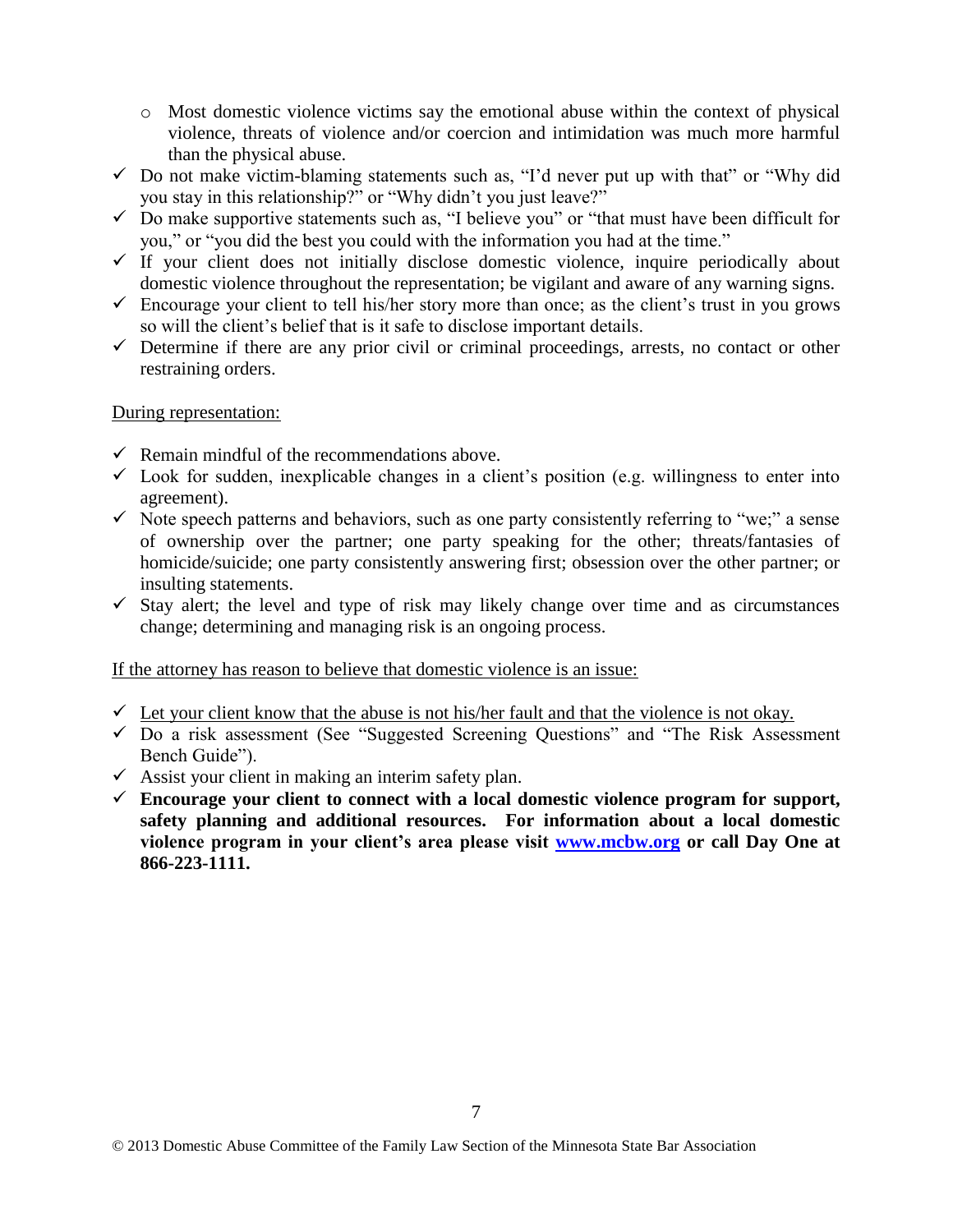# **CLIENT SCREENING TO IDENTIFY DOMESTIC VIOLENCE VICTIMIZATION**

# **PART II. SUGGESTED SCREENING QUESTIONS**

These questions should be used in conjunction with the Screening Protocol for Attorneys, Part I of this packet.

Many of these are questions already asked by attorneys as part of the interviewing process in any family court case. It is important that the attorney be listening for answers that may identify whether the client has experienced domestic violence or coercive controlling abuse. Remember that abusers may use many different tactics to coerce a partner.

This is not to be used as a questionnaire. Instead, each sample question is designed as an invitation to the client to talk about the issue raised. Note for each question what to listen for in the client's answer. Follow up questions may well be appropriate. Be careful when asking "why" questions as they may be experienced by a client as victim-blaming and may undercut your relationship with the client (e.g. "why didn't you call the police?" or "why did you stay in the relationship?").

# **Opening Questions: What to Listen For:**

- 1) What do you believe are the issues currently in dispute between you and [insert name]?
- 2) Who wants to end the relationship? Tell me why.
- 3) Does he/she know you are ending the relationship? What will his/her reaction be?
- 4) Would you feel comfortable in a meeting with [insert name]? Fear; apprehension of

# **Employment Questions: What to Listen For:**

- 1) Are you currently employed? Where, doing what, for how long, etc.
- 2) Have you ever lost a job, either by being laid off or by being fired? If yes, please tell me about how that happened.
- 3) Is [insert name] employed? Unemployment of the

# **Financial Questions: What to Listen For:**

 $\overline{a}$ 

- 1) How are decisions about money made in your relationship? Control of and access to
- 2) Do you know what your family's assets and debts are?
- 3) Whose name(s) is on the bank and other financial accounts?

Control issues; safety of client, children, pets; focus on other party's behavior; fear of harm, risk of violence or lethality IF CLIENT IS IN DANGER OR EXPRESSES FEAR do immediate risk assessment (see end of document). being in the same room.

Access to money; isolation; dependency Job interruption because

of partner

batterer is a lethality factor

resources or information about finances; control of partner through financial abuse

These questions are focused on identifying victims of domestic violence, not necessarily perpetrators

<sup>© 2013</sup> Domestic Abuse Committee of the Family Law Section of the Minnesota State Bar Association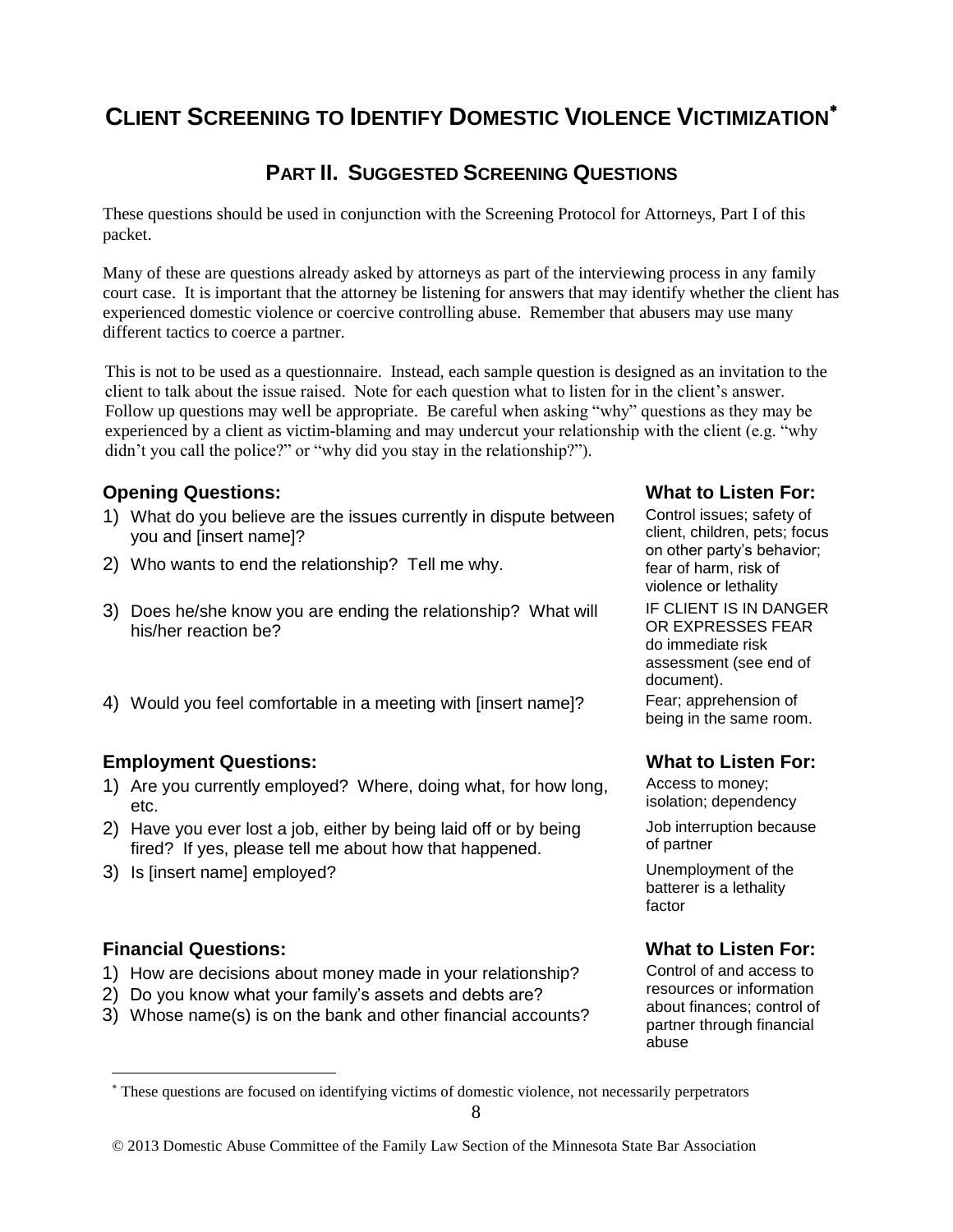### **Relationship Questions: What to Listen For:**

- 1) When you look back over time, how were decisions made in your marriage/relationship?
- 2) Do you feel you had meaningful input in how the decisions were made? Are you comfortable with that?
- 3) What happens when you speak your mind and express your point of view to [insert name]?
- 4) Do you have a say in decisions at home? Domination;
- 5) Tell me about your support system.
- 6) Tell me about what kinds of activities you engage in outside the  $\frac{d\text{div}}{d\text{det}}$  isolated home or your job.
- 7) Does [insert name] engage in activities outside the home or job? If yes, tell me about them.
- 8) Do you think you each trust the other to make decisions for him/herself? For the family? Please tell me more about it.
- 9) Does [insert name] ever try to control you in a way that makes you uncomfortable? (such as whom you see or talk to, how you spend money, what you wear, whether or not you work or go to school.)
- 10)What can you tell me about [insert name]'s upbringing? Abusive/controlling
- family history of about your upbringing.<br>
family history of abuse

# **Children, Custody and Parenting Time Questions: What to Listen For:**

- 1) How are the children doing? Unreasonable control by
- 2) If the parties are living separately: With whom are the children If the parties are living separately. With whom are the children Flight risk (passports?); one living now? How did that come about? How did that decision

Overbearing partner; exaggerated jealousy; possessiveness; controlling and domination; threats; who controls money, decides where to live, with whom time is spent either together or separately.

Demeaning; minimizing; name calling; extreme argumentativeness; intimidation; threats

powerlessness; control; coercion

life balance; client not allowed to do things alone;

Hobbies with potential for violence directed at your client (collecting comic books vs. collecting knives)

Partner questions even fairly minor decisionmaking; tells client what to do; client denied meaningful input; one party taking responsibility for other party's behavior or life decisions

Exaggerated control; inappropriate boundaries; jealousy; rigid gender roles

behaviors; alcohol; drugs;

partner; fear; safety issues; other parenting concerns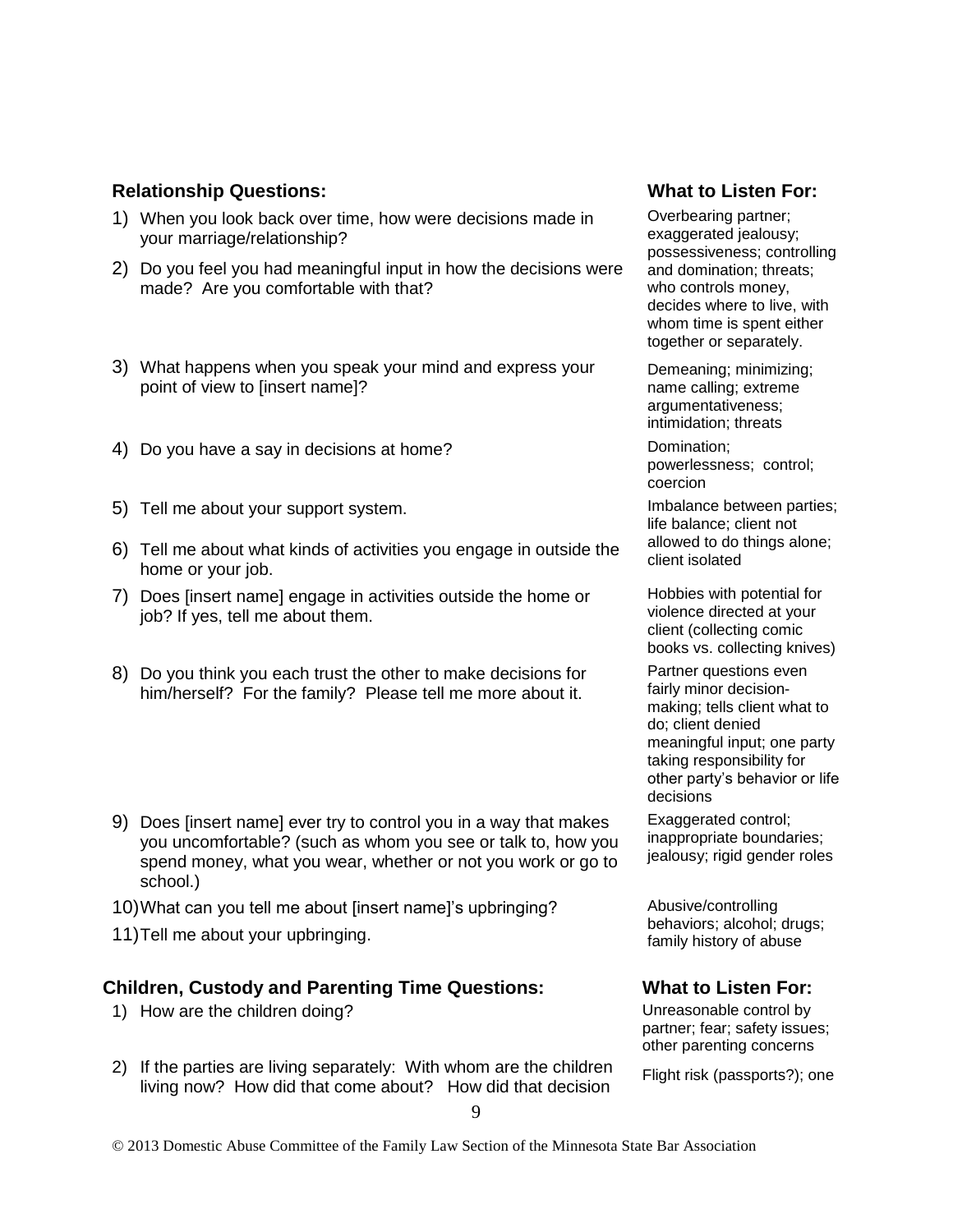### get made? How is that arrangement working? party removed from home;

- 3) Do any of your children have any special needs such as educational, physical or emotional needs?
- 4) Please describe the relationship between you and your children.
- 5) Please describe the relationship between the children and [insert name].
- 6) How well do you and [insert name] cooperate and communicate about your children? Describe a recent parenting conflict and how it was resolved.
- 7) Do you have any concerns about [insert name]'s parenting? Dominating, undermining
- 8) Tell me about a time when your child acted out and [insert name] disciplined the child?
- 9) Do you have any concerns about [insert name]'s methods of discipline?
- 10) Have you and [insert name] ever had any disagreements about how to parent your child? Tell me about the most recent disagreement?
- 11) Do you have any concerns about your children or for their safety?
- 12) Have you ever contacted child protection or have they ever contacted you? If yes, please tell me about it.
- 13) Do you have any pets? Do you have any concerns about [insert name]'s methods of caring for or dealing with the pets?
- 14) Has [insert name] ever refused or prevented the children from seeking medical treatment or taking medications? If yes, please tell me what happened.

# **Coercive Control Questions: What to Listen For:**

1) When you and [insert name] fight and/or are angry with each other, what happens?

parenting time problems; not seeing children; fear by client; decision making by intimidation Safety; child's coping;

parenting issues

Children acting out, using violence, acting like batterer; withdrawn; clingy Strained relationships; children feel need to modify behavior; children used against client; rigid abusive parenting

Unreasonable control; other party undermining client's parenting; who makes decisions regarding children; overly argumentative decisions, shaming

Physical discipline; rigid;

shaming/humiliation; threats; destruction of valued

possessions; withholding of basic needs;

exaggerated/disproportionate discipline

Undermining of the parent

Abuse of children or children witnessing domestic violence

Abuse of pets; threats to pets used to abuse children or client

Exaggerated anger; threatening words or actions; veiled threats to client, family, her friends, pets; damage to property, prevented from leaving house or room; restrained client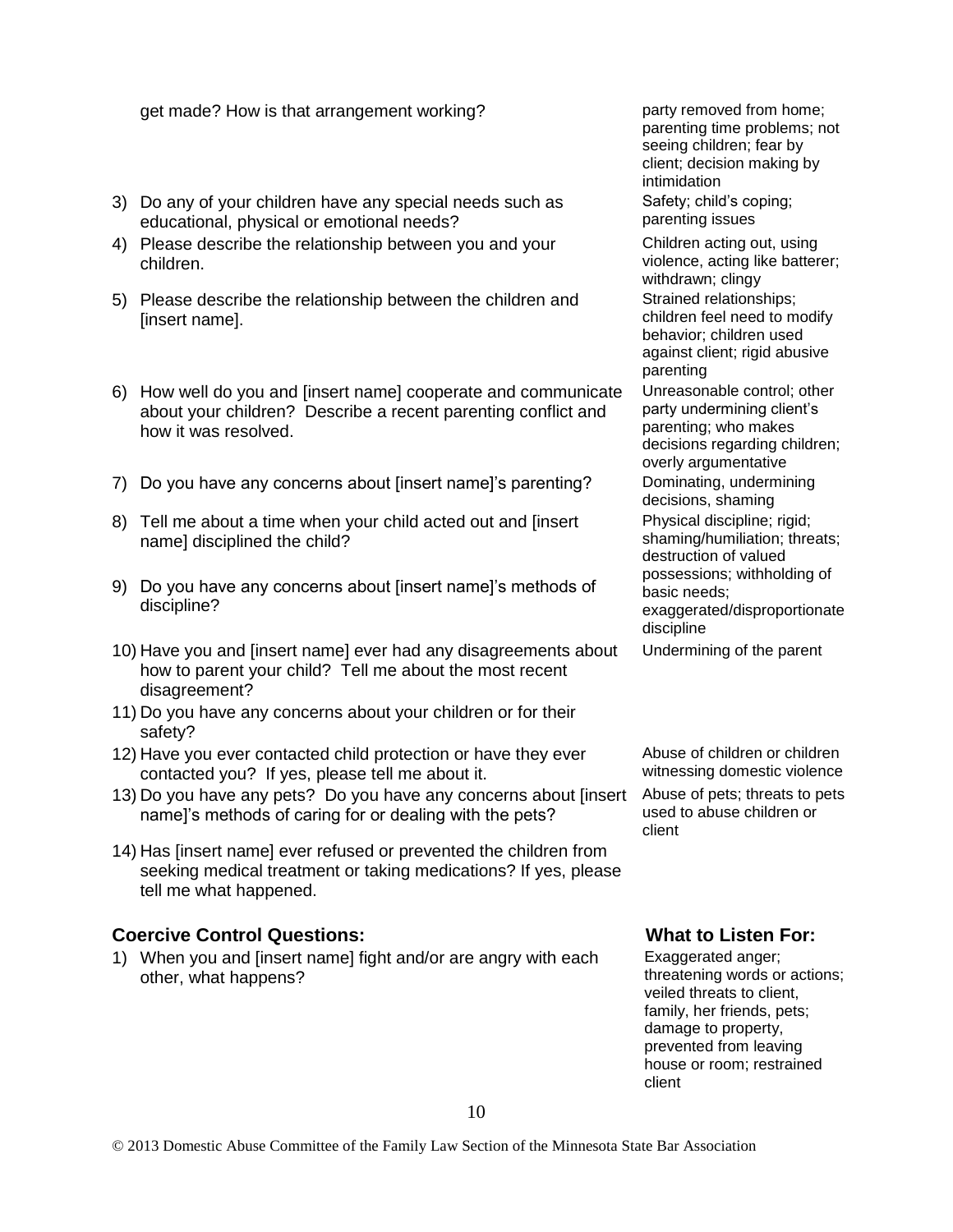- 2) Does [insert name] call you names? What names? Tell me about a situation when that happened.
- 3) Have you ever felt afraid of [insert name]? What are you afraid of? Why are you afraid?
- 4) Please tell me about the time you were most afraid.
- 5) Do you think [insert name] has ever been afraid of you? Please tell me more about it.
- 6) Have you ever changed your behavior because you were afraid of the consequences of a fight? Please tell me more about it.
- 7) Have you ever left the home, even if it was for a couple of hours following an argument? Tell me more about what happened.
- 8) Has [insert name] ever threatened to report you to child protection? Please tell me about it.
- 9) Has [insert name] ever followed you, examined your phone records, interrogated you about where you were and with whom, or otherwise monitored you? Accused you of having an affair?
- 10) Do you ever have to hide things from [insert name] for fear he/she will get upset? Tell me more about that.
- 11) Do you have a driver's license? Access to a car? Is that access ever limited by [insert name]? Do you have your own set of car keys?
- 12) If [insert name] wanted to talk about problems at a time when you didn't want to, what would happen?

# **Physical Violence Questions: What to Listen For: What to Listen For:**

- 1) Has there ever been any physical confrontation between you and [insert name]? OR Does [insert name] ever get physical and push, grab or hit you? If so, when was this and what happened?
- 2) Have you or neighbors or family members ever called the police or thought of calling the police because of problems between you and [insert name]. (If no, do not ask "why" a client did not call. If yes, please tell me more about it)
- 3) Has [insert name] ever been arrested for or accused of any crime? If yes, please tell me about it.

Humiliation; degradation; sexual degradation; intimidation

Take seriously client's level of fear for self or others; fear of death is strong predictor; if fear seems out of proportion, ask more questions, don't dismiss it

Balance of power in the relationship; if client has used violence, was other side fearful; existence or lack of coercive control by client

Over-accommodating behavior that seems out of proportion to the circumstances Need for safety; escape abuse; ability to leave

Coercion or entrapment by unfounded reporting; child abuse or neglect Stalking; jealousy

Expression of fear; disproportionate invasion of privacy Isolation; control; safety (ability to flee); risk of injury; parenting risks

Forced conversation; belligerence; use of restraints; withholding of something of value (e.g. car keys)

Context of violence; frequency; degree of harm

Domestic violence related? Frequency; possible set-up by partner (trespass, OFP, child abuse); coercion

History of intervention; context of violence; frequency of incidences; understand client's efforts to stop harm; history of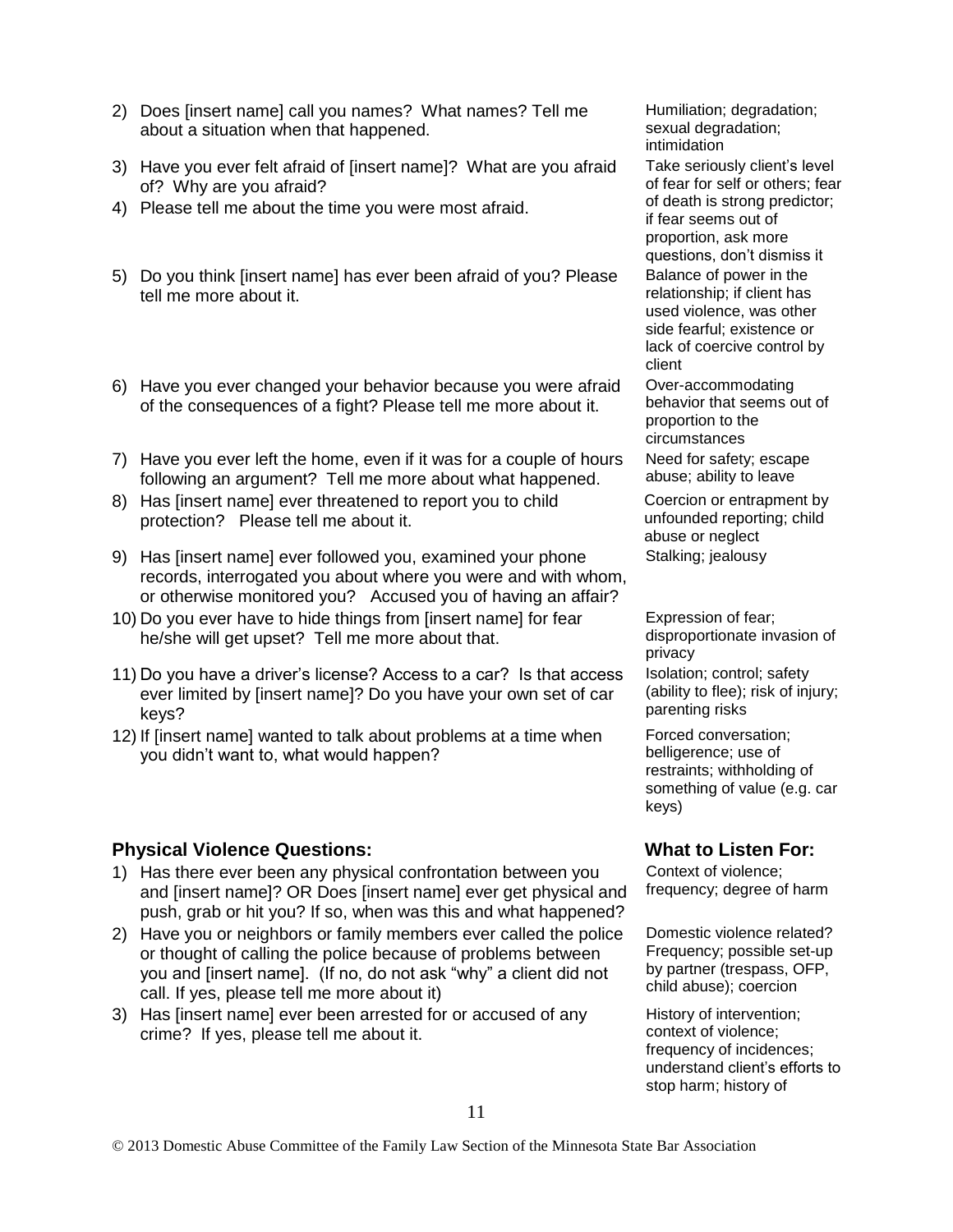- 4) Have you ever been arrested for any crime? If yes, please tell me about it. Were you convicted of the crime?
- 5) Have you ever seen a doctor or gone to the hospital because of being hurt by [insert name]?
- 6) Have either of you ever had or does either of you currently have a court order such as an order for protection (OFP), harassment restraining order (HRO) or a domestic abuse criminal no contact order (DANCO) either protecting you or against you?
- 7) If yes, tell me about the circumstances that led to the order.
- 8) If yes, has the order ever not been followed? If yes, please tell me about it.
- 9) If yes, was the order ever vacated or dismissed? If yes, please tell me about it.
- 10) Do you or [insert name] own or have access to any firearms or weapons? If yes, what kinds of firearms or weapons and how many? Has [insert name] threatened you, the children or [him]self with a weapon or other object? If so, tell me what happened.
- 11) Has [insert name] ever forced you to do sexual things you did not want to do?
- 12) Has [insert name] ever refused or prevented you from seeking medical treatment or taking medications? If yes, please tell me what happened.

### **Alcohol, Drugs and Mental Health Questions: What to Listen For:**

- 1) Do you or does [insert name] drink alcohol or use drugs? Higher level of risk (however
- 2) Has your or [insert name]'s use of alcohol or drugs created problems for you or your children? If yes, please tell me more about your concerns.
- 3) Have you or [insert name] ever been in treatment or had treatment ordered or recommended by a professional?
- 4) What is the current status of treatment?
- 5) Is there a history of alcohol or drug abuse in either of your families? If so, please describe.
- 6) Have you or [insert name] been treated for any mental or emotional problems? (If yes, how recently? What is the current status of treatment?) Please tell me about it.

compliance with court orders DV related; violent; high risk behaviors; assaults against anyone; drugs; DWI; possible set-up by partner (trespass, OFP, child abuse);

Defensive; minimizing; protective of abuser

Dynamics of relationship; client's efforts to stop harm

Defiance or disregard for authority; decreasing concern for consequences; client's feelings about the violation Recanting; coercion;

compliance with abusers wishes; minimization

Use of or threats with gun or weapon; fear; use of household objects to create fear; do lethality risk assessment; the mere presence is a risk factor

Rape; injuries; coercion; threats; forced use of pornography

Hiding abuse; extra vulnerability of client

alcohol or drugs does not cause domestic violence); self medication; coping mechanism; encouragement by other party

History of abuse

Civil commitment; context of abuse; narcissism; suicide attempts; depression;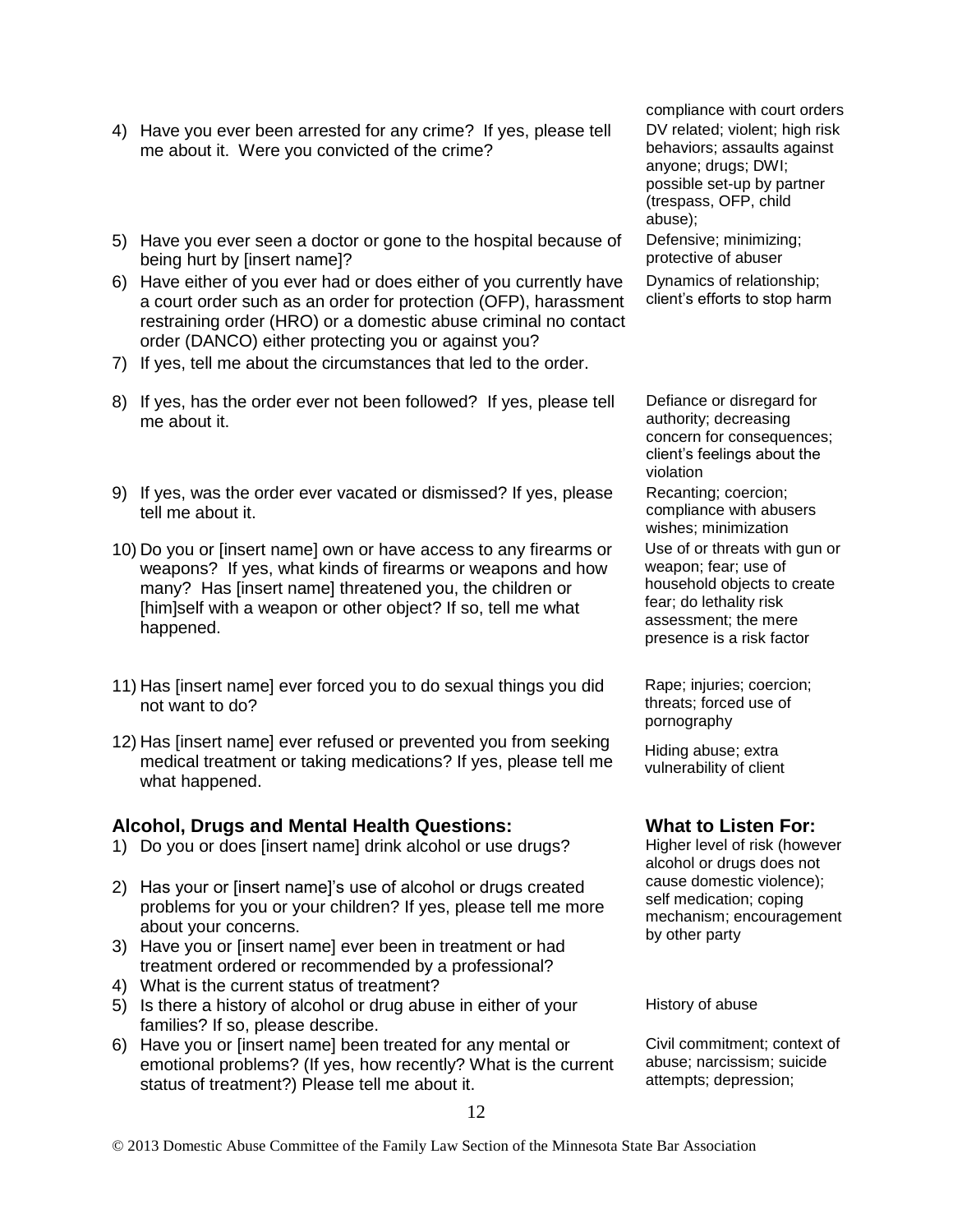7) Has [insert name] ever accused you of being mentally ill? Tell me more about that.

### **Summary Questions: What to Listen For: What to Listen For:**

- 1) What is the worst thing, true or untrue, your partner will say about you? Please tell me more about it.
- 2) What is your biggest fear regarding what will happen during this proceeding? Please tell me more about it.
- 3) Are you currently afraid that [insert name] will harm you? Kill you? If yes, do you believe you are in immediate danger? Please tell me more about it.

anxiety; PTSD If client states s/he has PTSD, ask about underlying traumatic events/patterns of behavior. Ask follow up questions

Other party takes no responsibility for actions (blaming victim); blatant lying by other party; saying client is the violent one Imminent danger; fear of losing children; fear of use of court system by other party Emotional and physical risk; safety issues for client and other family members; fear